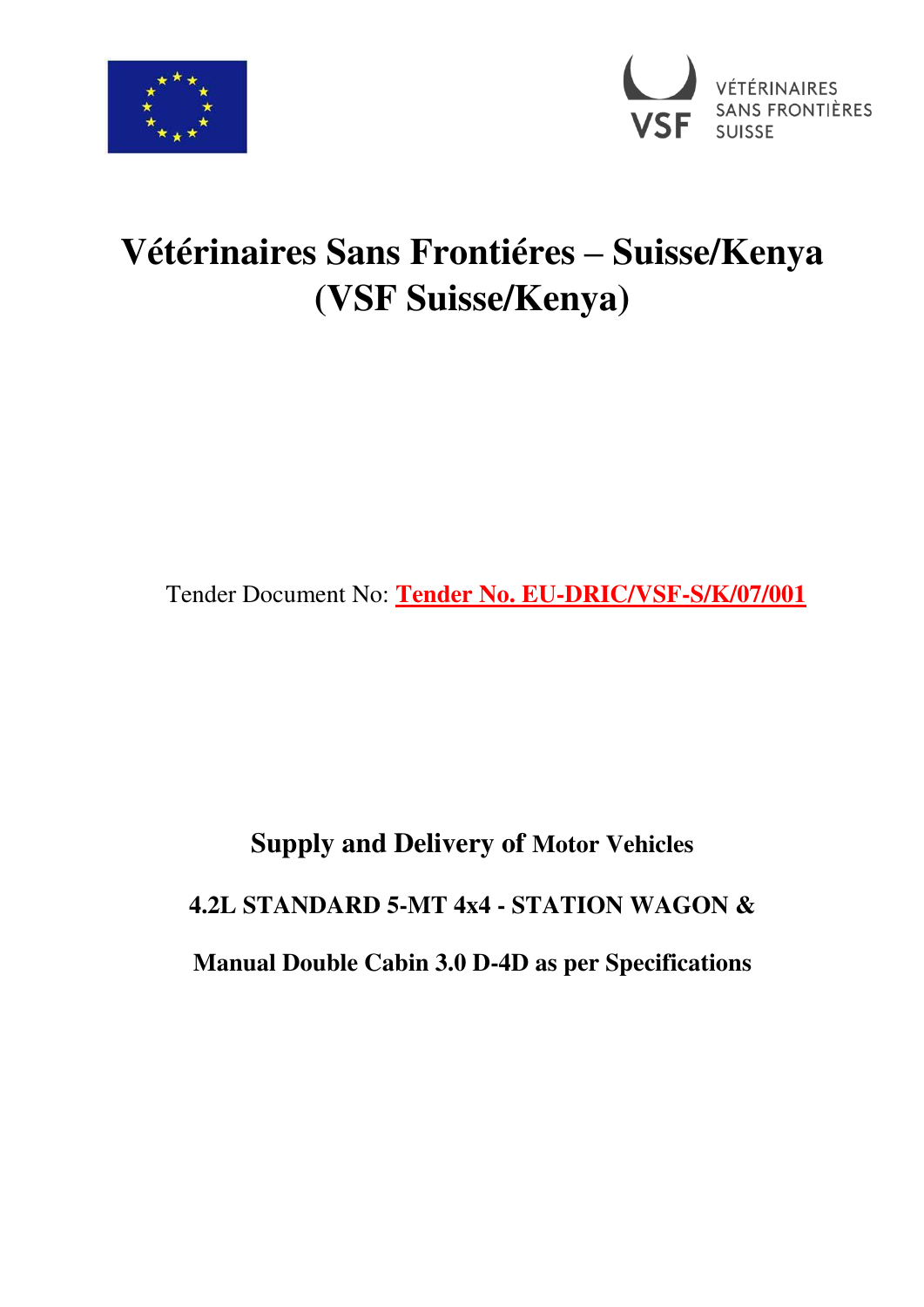## **SECTION A: TENDER NOTICE**

## Nairobi, July 2020.

VSF – SUISSE/KENYA, invite tenderers from eligible candidates for the supply and delivery of motor vehicles; 4.2L Standard 5-MT 4x4 - station wagon & Manual Double Cabin 3.0 D-4D as per Specifications.

## **1. SECTION B: GENERAL INFORMATION**

## **Introduction**

## **1.1.Eligible tenderers**

This invitation to tender is open to all tenderers eligible as advertised in the VSF Suisse/Kenya and SOMIRENEC websites on  $13<sup>th</sup>$  July 2020; and in the Standard Newspaper on  $11<sup>th</sup>$  July 2020 and conditions herein defined in the tender document. Successful tenderer(s) shall complete the supply of goods by the intended completion date specified in the tender documents.

## **1.2.Eligible Goods**

All goods to be supplied under the contract shall have their origin in eligible source countries. The origin of goods is distinct from the nationality of the tenderer.

## **2. Cost of tendering**

The tenderer shall bear all costs associated with the preparation and submission of its tender, and the procuring entity, will in no case be responsible or liable for those costs regardless of the conduct or outcome of the tendering process.

## **The tender document**

## **3. Contents**

The tender document comprises the documents listed below

- (i) Invitation for tender
- (ii) General information
- (iii) General conditions of contract
- (iv) Special conditions of contract
- (v) Schedule of requirements
- (vi) Technical specifications
- (vii) Tender form and price schedules for goods

The tenderer is expected to examine all instructions, forms, terms, and specifications in the tender documents. Failure to furnish all information requested by the tender documents or to submit a tender not substantially responsive to the tender documents in every respect will be at the tenderers risk and may result in the rejection of its tender.

## **Preparation of tenders**

#### **4. Language of tender**

The tender prepared by the tenderer, as well as all correspondence and documents relating to the tender exchanged by the tenderer and the procuring entity, shall be written in English language.

#### **5. Document comprising the tender**

The tender prepared by the tenderer shall comprise the following components:

- (a) A tender form and a price schedule completed in accordance with paragraph 7, 8 and 9 below;
- (b) Documentary evidence established in accordance with paragraph 10 that the tenderer is eligible to tender and is qualified to perform the contract if its tender is accepted;
- (c) Documentary evidence established in accordance with paragraph 11 that the goods to be supplied by the tenderer are eligible goods and conform to the tender documents.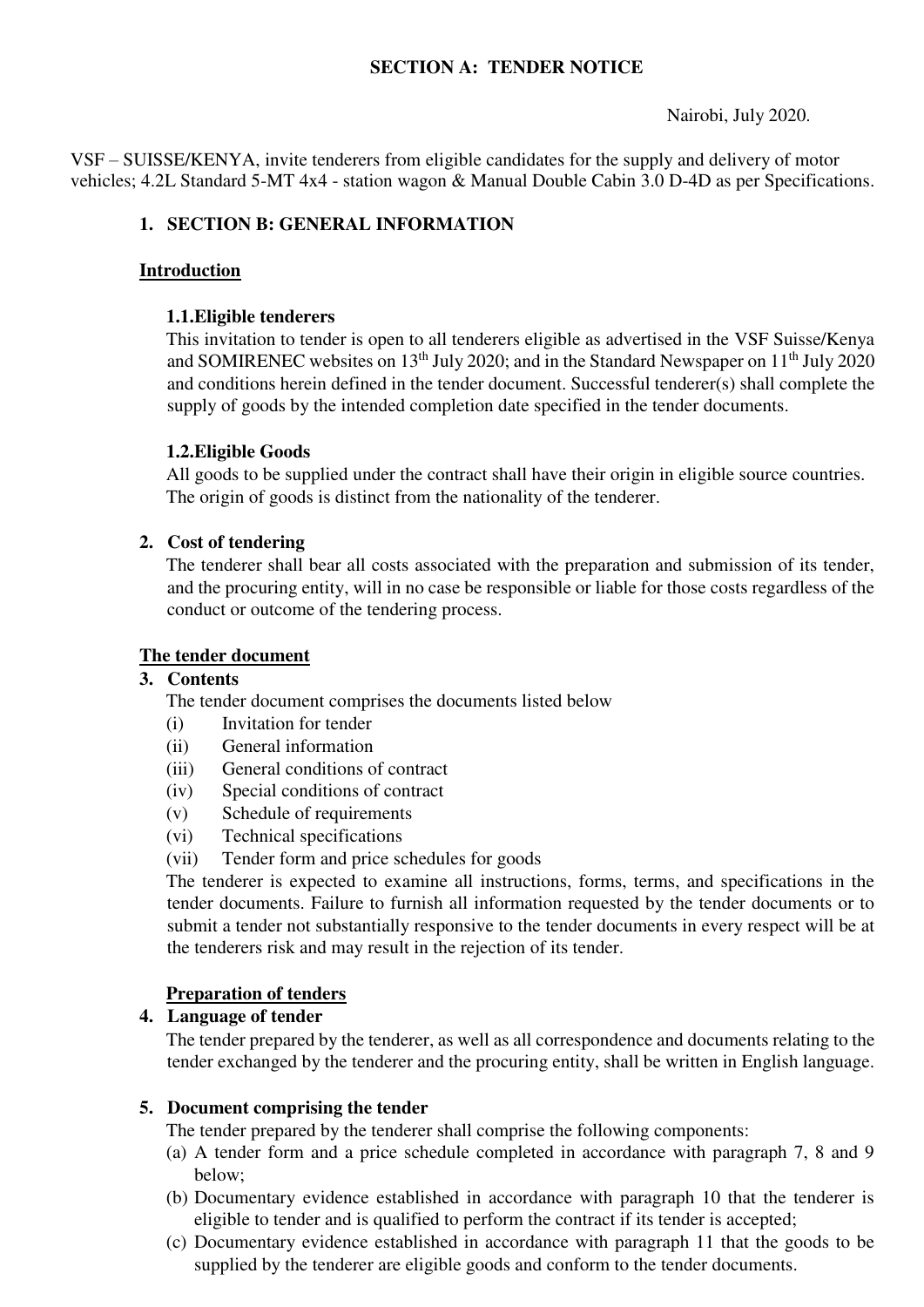## **6. Tender form**

The tenderer shall complete the tender form and appropriate price schedule furnished in the tender documents, indicating the goods to be supplied, a brief description of the goods, their country of origin, quality and prices.

## **7. Tender prices**

The tender shall indicate on the appropriate price schedule the unit prices and total tender price of the goods it proposes to supply under the contract.

Prices indicated on the Price Schedule shall be entered separately in the following manner: (a) the price of the goods quoted EXW (ex-works, ex-factory, ex-warehouse, ex-showroom, or off-the-shelf, as applicable), including all customs duties and sales and others taxes already paid or payable.

(b) charges for inland transportation, insurance, and other local costs incidental to delivery of the goods to their final destination.

Prices quoted by the tenderer shall be fixed during the tender's performance of the contract and not subject to variation on any account. A tender submitted with an adjustable price quotation will be treated as non-responsive and will be rejected.

## **8. Tender currencies**

Prices shall be quoted in Euros  $(\epsilon)$ .

## **9. Tenderers eligibility and qualifications**

The tenderer shall furnish, as part of its tender, documents establishing the tenderers eligibility to tender and its qualifications to perform the contract if its tender is accepted.

The documentary evidence of the tenderers qualifications to perform the contract if its tender is accepted shall establish to the procuring entity's satisfaction:

- (a) that the tenderer has the financial, technical and professional capability necessary to perform the contract. This could be by way of evidence of past similar contracts/jobs.
- (b) that, in the case of a tenderer offering to supply goods under the contract which the tenderer did not manufacture or otherwise produce, the tenderer has been duly authorized by the goods' manufacturer or producer to supply the goods;

## **10. Goods' eligibility and conformity to the tender documents**

Pursuant paragraph 2 of this section, the tenderer shall furnish, as part of its tender, documents establishing the eligibility and conformity to the tender documents of all goods, which the tenderer proposes to supply under the contract.

The documentary evidence of the eligibility of the goods shall consist of a statement in the price schedule of the country of origin of the goods and services offered.

The documentary evidence of conformity of the goods to the tender documents may be in form of literature, drawings and data. It shall consist of a detailed description of the essential technical characteristics of the goods. Wherever possible, samples/brochures of the goods to be supplied must be presented to the procuring entity.

## **11. Validity of tenders**

Tenders shall remain valid for 180 days after the tender opening prescribed by the procuring entity with notice of at least 1 month in case of change of price. A tender valid for a shorter period shall be rejected by the procuring entity as non responsive.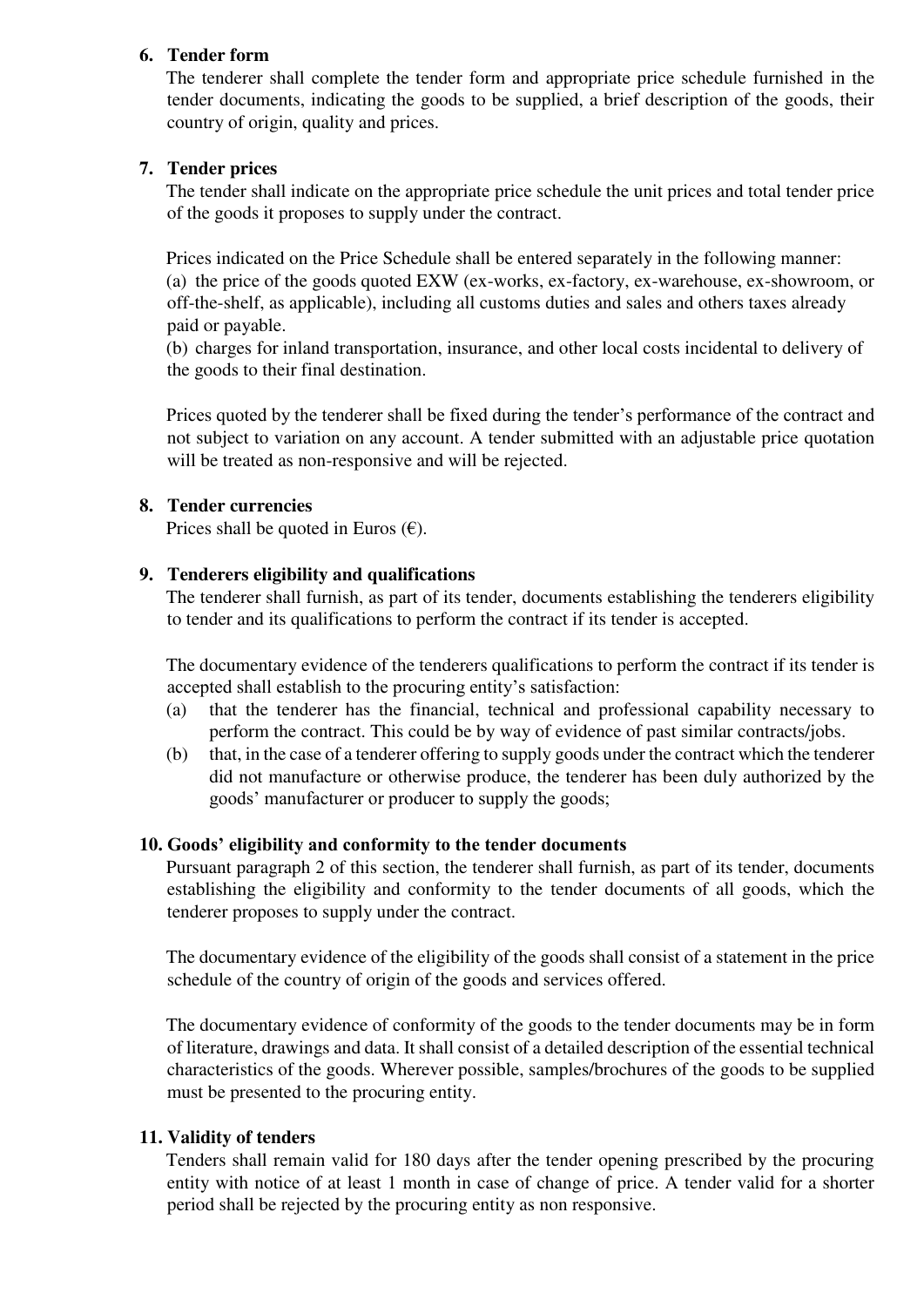#### **12. Format and signing of tender**

The procuring entity shall prepare the tender.

The tender shall be typed or written in indelible ink and shall be signed by the tenderer or a person or persons duly authorized to bind the tenderer to the contract. All pages of the tender, except for unamended printed literature, shall be initialed by the person or persons signing and shall be stamped with the tenderer's official emblem.

The tender shall have no interlineations, erasures, or overwriting except as necessary to correct errors made by the tenderer, in which case such corrections shall be initialed by the person or persons signing the tender.

#### **Submission of tender**

## **13. Sealing and Marking of Tenders**

The tenderer shall seal the tender in an envelope and delivered at the tender box located at: **VSF-Suisse/Kenya Offices,** 

## **Methodist Church of Kenya, Nairobi Synod Building, 2nd Floor Muthangari Road, off Gitanga Road Lavington, Nairobi**

Alternatively, tenders can be forwarded by email to [Office.Nairobi@vsf-suisse.org](mailto:Office.Nairobi@vsf-suisse.org) with all necessary documentation attached.

#### **14. Deadline for submission of tenders**

Tenders must be received by the procuring entity at the address specified under paragraph 14 no later than August  $11<sup>th</sup>$ , 2020 at 11 AM EAST.

The procuring entity may, at its discretion, extend this deadline for the submission of tenders by amending the tender documents, in which case all rights and obligations of the procuring entity and candidates previously subject to the deadline will thereafter be subject to the deadline as extended.

#### **Opening and evaluation of tenders**

## **15. Opening of tenders**

The procuring entity will open all tenders in the presence of the tender committee on August 19th, 2020 at 11:30 AM EAST at the meeting room at VSF**-**Suisse/Kenya Offices, Methodist Church of Kenya, Nairobi Synod Building, 2<sup>nd</sup> Floor Muthangari Road, off Gitanga Road Lavington, Nairobi

The participants at the opening of the tenders shall sign a register evidencing their attendance.

The tenderers' name, tender prices, discount, and the presence or absence of requisite tender documents, and other details as the procuring entity may consider appropriate will be announced at the opening.

The procuring entity will prepare minutes of the tender opening.

#### **16. Clarification of tenders**

To assist in the examination, evaluation and comparison of tenders the procuring entity may, at its discretion, ask the tenderer for clarification of its tender.

Any effort by the tenderer to influence the procuring entity during the evaluation process may result in the rejection of the tenders.

#### **17. Preliminary examination**

The procuring entity will examine the tenders to determine whether they are complete, whether any computational errors have been made, whether required sureties have been furnished,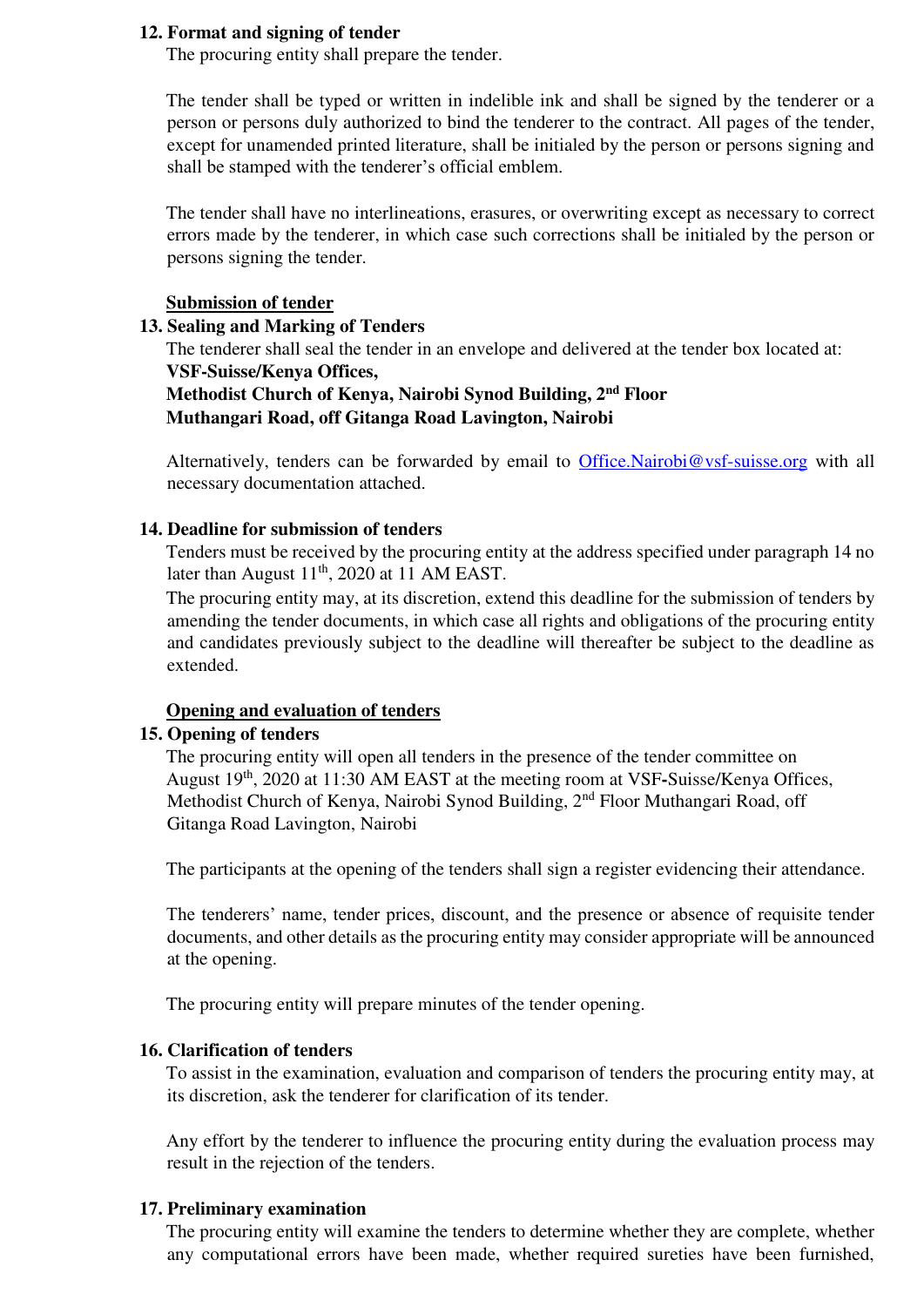whether the documents have been properly signed, and whether the tenders are generally in order.

The procuring entity may waive any minor informality or non-conformity or irregularity in a tender which does not constitute a material deviation, provided such waiver does not prejudice or affect the relative ranking of any tenderer.

If a tender is not substantially responsive, it will be rejected by the procuring entity and may not subsequently be made responsive by the tenderers correction of the nonconformity.

#### **18. Evaluation and comparison of tenders**

The procuring entity will evaluate and compare the tenders, which have been determined to be substantially responsive, pursuant to paragraph 18.

The comparison shall consider the prices of the goods at the given location, such price to include all costs as well as duties and taxes.

The procuring entity's evaluation of a tender will take into account, in addition to the tender price, the following factors in a manner and to the extent indicated as follows:

- a) Delivery schedule offered in the tender: the procuring entity requires that the goods under the invitation for tenders shall be delivered at the time specified in the scheduled of requirements. Tenders offering deliveries longer than the procuring entity's required delivery time will be treated as non-responsive and rejected.
- b) Suppliers should provide adequate custom documents where necessary.
- c) Payment should be done within 30 days latest.
- d) The quality of goods offered by the tenderer.

#### **Award of contracts**

#### **19. Post qualification**

The determination will take into account the tenderer's financial, professional and selling capabilities and integrity. It will be based upon an examination of the documentary evidence of the tenderers qualifications submitted by the tenderer and the guarantee given for each tenderers.

An affirmative determination will be a prerequisite for award of the contract to the tender. A negative determination will lead to rejection of the tenderer's tender, in which event the procuring entity will proceed to the next lowest evaluated tender to make a similar determination of that tenderer's capabilities to perform satisfactorily.

#### **20. Award criteria**

The procuring entity will award the contract to the successful tenderers whose tender has been determined to be substantially responsive and has been determined to be the lowest evaluated tender, provide further that the tenderer is determined to be qualified to perform the contact satisfactorily.

The procuring entity reserves the right to accept or reject any tender and does not bind itself to accept the lowest tender or any or give reasons for rejection

#### **21. Procuring entity's right to vary quantities**

The procuring entity reserves the right at the time of contract award to increase or decrease the quantity of goods originally specified in the schedule of requirements without any change in unit price or other terms and conditions.

## **22. Notification of award**

Prior to the expiration of the period of tender validity, the procuring entity will notify the successful tenderer in writing that its tender has been accepted.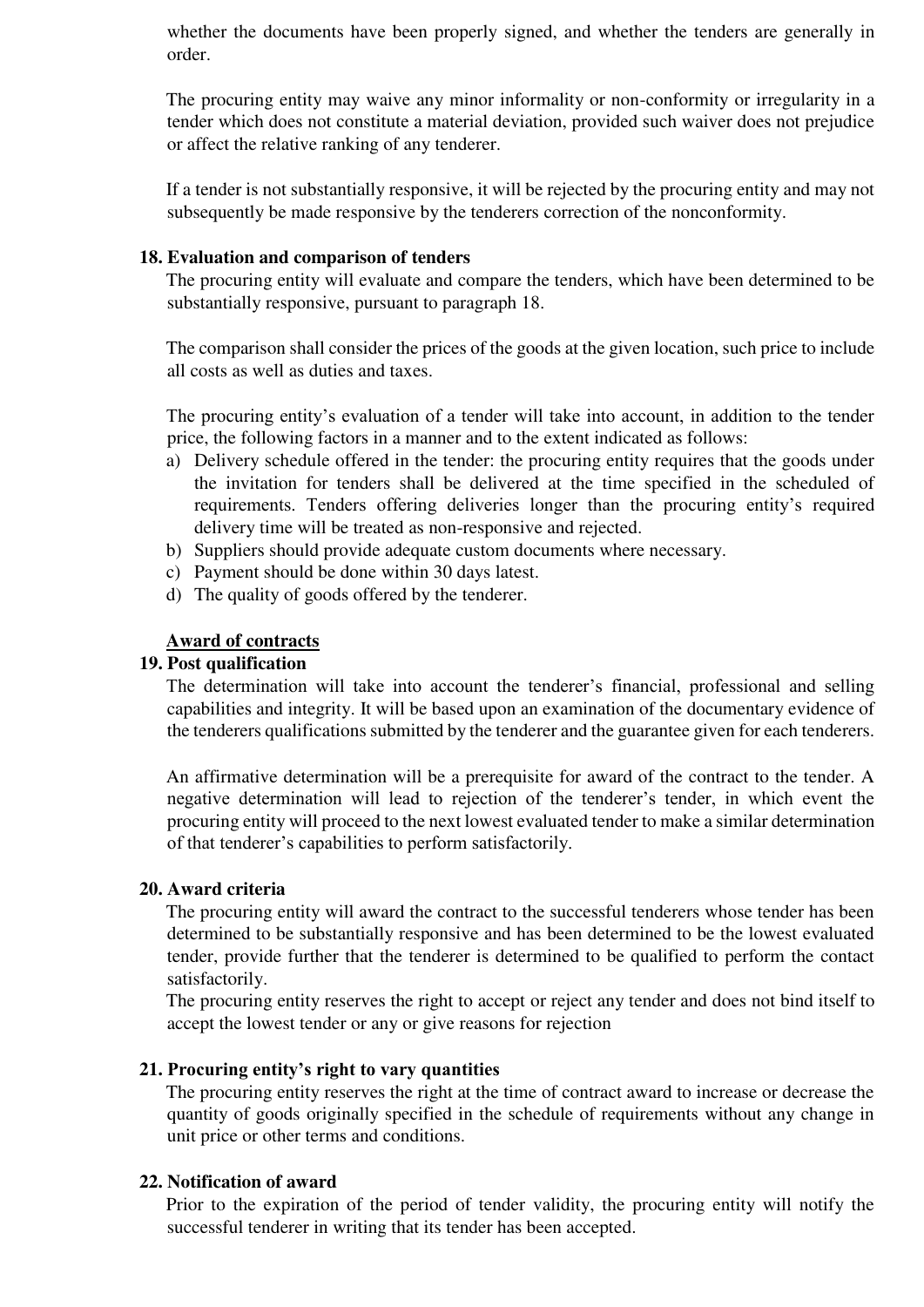The notification of award will constitute the formation of the contract. The notification of award will lead to the preparation of the contract as per form attached and the provision of Local Purchase Order.

## **23. Signing of contract**

At the same time as the procuring entity notifies the successful tenderer that its tender has been accepted, the procuring entity will send the tenderer the contract form provided in the tender documents, incorporating all agreements between the parties.

## **24. Performance security**

Failure to successful tenderer to comply with the requirement of paragraph 23 or 24 shall constitute sufficient grounds for the annulment of the award, in which event the procuring entity may make the award to the next lowest evaluated candidate or call for new tenders.

## **25. Corrupt Fraudulent Practices**

The Procuring entity requires that tenderers observe the highest standard of ethics during the procurement process and execution of contracts. In pursuance of this policy, the Procuring agency will reject a proposal for award if it determines that the tenderer recommended for award has engaged in corrupt or fraudulent practices in competing for the contract in question.

## **SECTION C: GENERAL CONDITIONS OF CONTRACT**

## **1. Definitions**

In this contract, the following terms shall be interpreted as indicated:

- a) "the contract" means the agreement entered into between the procuring entity and the tenderer, as recorded in the contract form signed by the parties, including all attachments and appendices thereto and all documents incorporated by references therein.
- b) "the contract price" means the price payable to the tenderer under the contract for the full and proper performance of its contractual obligations.
- c) "the goods" means all of the commodities and other materials, which the tender is required to supply to the procuring entity under the contract.
- d) "the procuring entity" means the organization purchasing the goods under this contract.
- e) "the tenderer" means the individual or firm supplying the goods under this contract.

## **2. Application**

These general conditions shall apply in all contracts made by the procuring entity for the procurement of goods

#### **3. Standards**

The goods supplied under this contract shall conform to the standards mentioned in the technical specifications.

#### **4. Use of Contract Documents and Information**

The Tenderer shall not, without the Procuring entity's prior written consent, disclose the Contract, or any provision thereof, or any specification, plan, drawing, pattern, sample, or information furnished by or on behalf of the Procuring entity in connection therewith, to any person other than a person employed by the tenderer in performance of the Contract.

#### **5. Inspection and tests**

The procuring entity or its representative shall have the right to inspect and/or test the goods to confirm their conformity to the contract specifications. The procuring entity shall notify the tenderer in writing, in a timely manner, of the identity of any representatives retained for these purposes.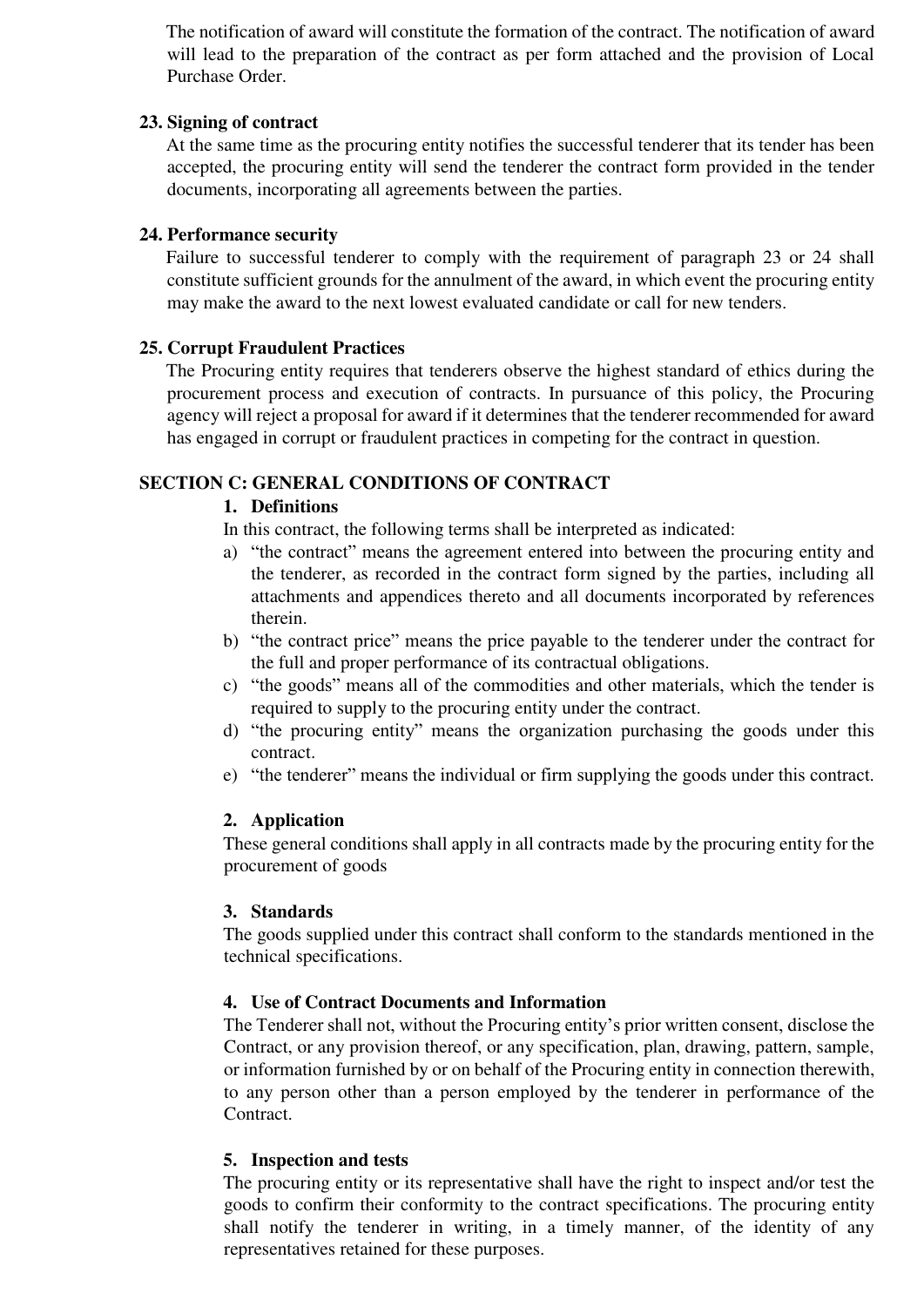The procuring entity's right to inspect, test and, where necessary, reject the goods after the goods' arrival shall in no way be limited or waived by reasons of the goods having previously been inspected, tested, and passed by the procuring entity or its representative prior to the good's delivery.

The tenderer shall ensure that social working conditions, human rights and non – exploitation of child labor are respected.

Owing to the fact that the funds used for procurement are from the EU, the tenderer (s) guarantees the donor, the Anti-Fraud office and the Court of Audits, appropriate rights of access to the tenderer (s) financial accounting documents for the purposes of checks and audits.

## **6. Packing**

The tenderer shall provide such packing of the Goods as is required to prevent their damage or deterioration during transit to their final destination, as indicated in the contract.

## **7. Delivery and documents**

Delivery of the goods shall be made by the tenderer in accordance with the terms specified by procuring entity in its schedule of requirements and the special conditions of contract.

## **8. Payment**

The method and conditions of payment to be made to the tenderer under this contract shall be specified in special conditions of contracts.

Payments shall be made promptly by the procuring entity as specified in the contract.

#### **9. Prices**

Prices charged by the tenderer for goods delivered and services performed under the contract shall not, with the exception of any price adjustment authorized in special conditions of contract, vary from the prices by the tenderer in its tender.

#### **10. Assignment**

The tenderer shall not assign, in whole or in part, its obligations to perform under this contract, expect with the procuring entity's prior written consent.

## **11. Termination for default**

The procuring entity may, without prejudice to any other remedy for breach of contract, by written notice of default sent to the tenderer, terminate this contract in whole or in part:

- a) if the tenderer fails to deliver any or all the goods within the period specified in the contract, or within any extension thereof granted by the procuring entity.
- b) if the tenderer fails to perform any other obligation under the contract.
- c) if the tenderer, in the judgment of the procuring entity has engaged in corrupt or fraudulent practices in competing for or in executing the contract.

## **12. Language and law**

The language of contract and the law governing the contract shall be the English language and the general conditions applied for the tenders of E.U.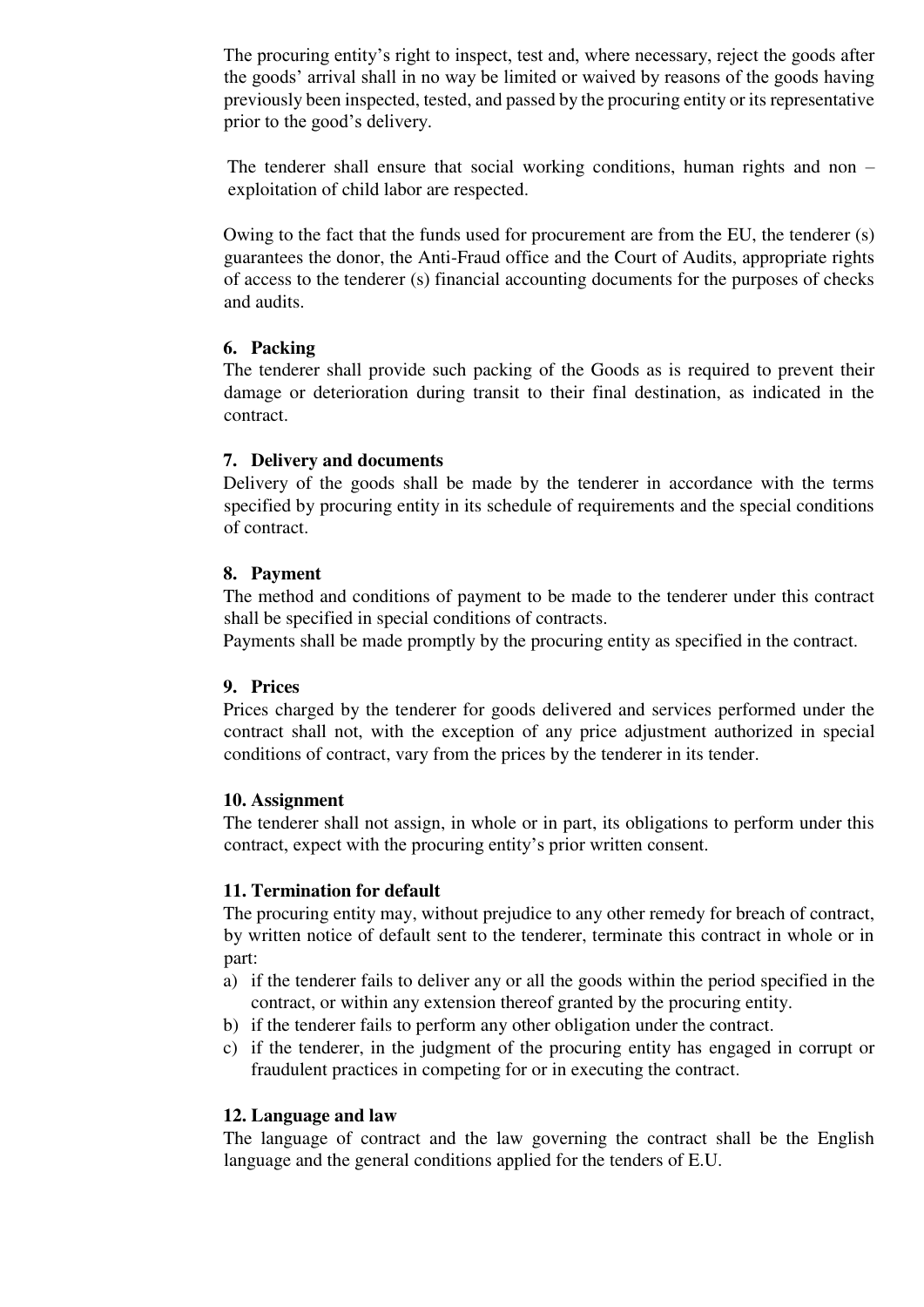## **13. Force majeure**

The tenderer shall not be liable for forfeiture of its performance security, or termination for default if and to the extent that its delay in performance or other failure to perform its obligations under the contract is the result of an event of force majeure.

## **SECTION D: SPECIAL CONDITIONS OF CONTRACT**

- 1. Special conditions of contract shall supplement the general conditions of contract. Whenever there is a conflict, the provision herein shall prevail over those in the general conditions of contract.
- 2. The standards and specifications requested for this tender are attached to this document.
- 3. No tender document will be accepted after the official closing time as specified on the advertisement.

All the goods shall be delivered at **VSF Suisse/Kenya Offices, Methodist Church of Kenya, Nairobi Synod Building, Muthangari Road, off Gitanga Road Lavington, Nairobi.** (any change in delivery point will be expressly communicated in writing).

- 4. Payment shall be made only after satisfactory delivery.
- 5. Any evidence of previous short supply or supply of poor quality of any item will render the tenderer automatically disqualified on the whole tender.

## **SECTION E: SCHEDULE OF REQUIREMENTS**

| <b>Item Description</b>                                                                     |                | Unit Quantity Price (EUR) |
|---------------------------------------------------------------------------------------------|----------------|---------------------------|
| <b>MOTOR VEHICLE</b><br>4.2L Standard 5-MT 4x4 - Station Wagon<br>as per the specifications | P <sub>C</sub> |                           |
| <b>MOTOR VEHICLE</b><br>Manual Double Cabin 3.0 D-4D<br>as per the specifications           | P <sub>c</sub> |                           |

Expected supply and delivery time from date of receipt of LPO: ………………………………

## **SECTION F: TECHNICAL SPECIFICATIONS**

## **General**

- 1. These specifications describe the basic requirements for equipment. Tenderers are requested to submit with their offers the detailed specifications for any products they intend to supply.
- 2. All the technical characteristics of the equipment shall not be less than those required in these specifications. Deviations from the basic requirement, if any, shall be explained in the detail in writing with the offer. The procuring entity reserves the right to reject the products, if such deviations shall be found critical to the use and operation of the products. In all goods original / genuine products must be supplied.
- 3. The vehicle has to be with the following specifications: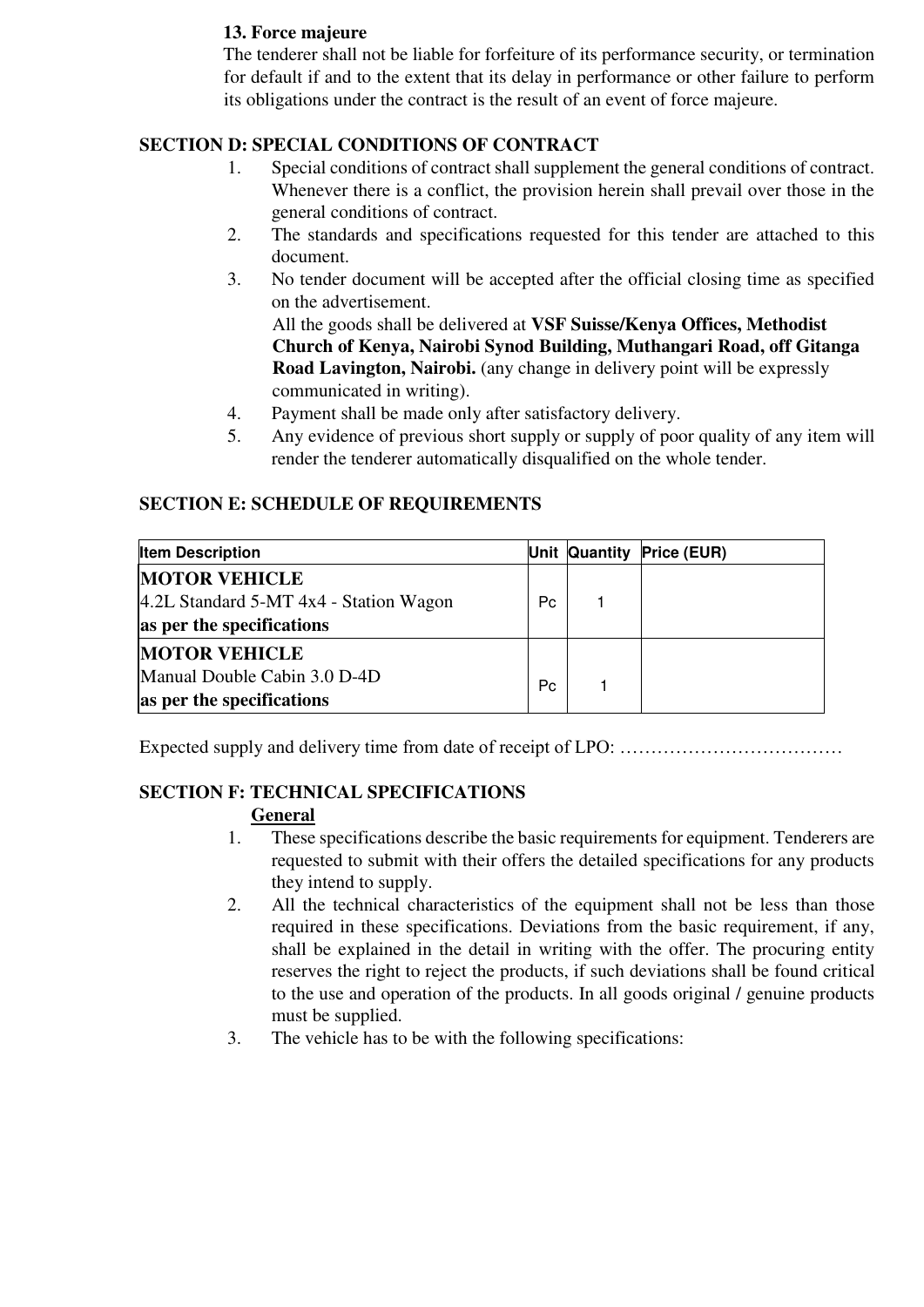| Engine                   | Type                              | Cylinder in line                               |
|--------------------------|-----------------------------------|------------------------------------------------|
|                          | Displacement (cc)                 | 4164                                           |
|                          | <b>Fuel System</b>                | External injection                             |
|                          | Max. PowerHP/rpm                  | 131/3800                                       |
|                          | Max. Torque Nm                    | 285/2200                                       |
|                          | Number of cylinders               | 6                                              |
|                          | Valves/cylinder                   | $\overline{2}$                                 |
|                          | <b>Fuel Distribution</b>          | Fuel Injection                                 |
| <b>Body</b>              | Body style                        | Station wagon                                  |
|                          | Number of doors                   | 5 doors                                        |
| <b>Dimensions</b>        | LXWXH (mm)                        | 4720 x 1770 x 1955                             |
|                          | Wheelbase (mm)                    | 2730                                           |
|                          | Ground clearance (mm)             | 230                                            |
| <b>Weight/Capacities</b> | Additional fuel tank capacity (L) |                                                |
|                          | Curb Weight (kg)                  | 2475                                           |
|                          | Fuel tank capacity (L)            | 130                                            |
|                          | Gross Vehicle Weight (kg)         | 3060                                           |
|                          | Number of seats                   | 10                                             |
| <b>Transmission</b>      | Gearbox                           | Manual                                         |
|                          | Transmission                      | Part time manual 4x4                           |
| <b>Suspension</b>        | Front suspension                  | Coil type springs                              |
|                          | Rear suspension                   | leaf springs                                   |
| <b>Tyres</b>             | Front tyres                       | 7.50R16-8 5.50F                                |
|                          | Rear tyres<br>Tyre type           | 7.50R16-8 5.50F                                |
| <b>Brake</b>             | Front brake                       | Radial<br>Ventilated discs                     |
|                          | Parking brake                     | Manual                                         |
|                          | Rear brake                        | Drums                                          |
| <b>Fuel</b>              | Type                              | Diesel                                         |
| <b>Exterior colours</b>  |                                   | White/Beige                                    |
| <b>Others</b>            |                                   | <b>Electric Winch</b>                          |
|                          |                                   | Front and rear bull bars                       |
|                          |                                   | Canvas seat covers                             |
|                          |                                   | Fire Extinguisher                              |
|                          |                                   | <b>Hazard Triangle</b>                         |
|                          |                                   | First Aid Kit                                  |
|                          |                                   | High Lift Jack-Motafit UK                      |
|                          |                                   | Roof Rack-Steel Mounted on Carrier             |
|                          |                                   | 2 <sup>nd</sup> Spare Wheel Mounted on Carrier |
|                          |                                   | Warranty: 3 Years/100,000 KM whichever comes   |
|                          |                                   | first                                          |

## **4.2 L Standard 5-MT 4x4 - Station Wagon Specifications:**